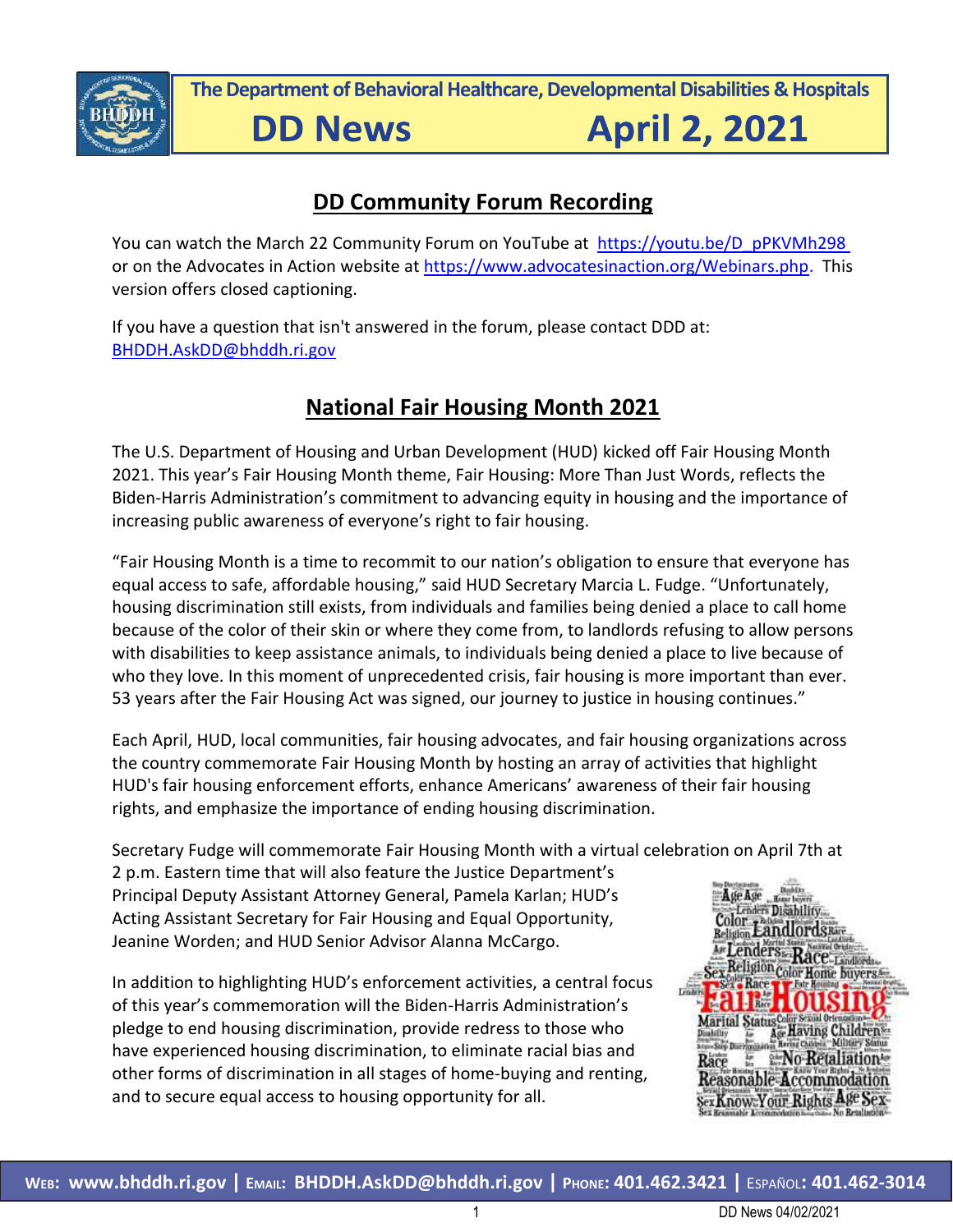## **Got Housing?! Monthly Conversation Wednesday, April 21 6:00 PM on Zoom**

Plan RI has been hosting a monthly Zoom housing series with guests from around the United States and Canada discussing best practices in community-based housing for individuals with disabilities. Plan RI has partnered with BHDDH to hold "office hours" to hear from individuals and families about ideas for housing in the community, housing preferences, and housing dreams!

This month the office hours will be held on Wednesday, March 10 at 6 PM and hosted by Michelle Brophy from BHDDH and Betty Murray from Plan RI. We want to hear from you so we can work with our housing partners to develop housing that meets your needs!

There are two ways to join:

1. **If you are already registered for the Plan RI Alternative Housing Series:** join with the link for the

regularly scheduled meetings that you received in the Housing Series registration confirmation.

2. **If you have not registered for 2021 Series: Click here to register.** After registering, you will receive a confirmation email containing information about joining the meeting.



**Virtual Town Hall Monday, April 12 5:30 PM - 6:30 PM**

Please join the Community Provider Network of Rhode Island (CPNRI) for a virtual Town Hall for adults with intellectual and developmental disabilities and their families on Monday, April 12th from 5:30pm - 6:30pm to provide an update on what CPNRI has been up to, and answer any questions you have. We will discuss our recent vaccine clinics, what's happening with the U.S. Consent Decree, our 2021 priorities, and what you can to do get involved.

Please pre-register by clicking the RSVP below. Once you complete the registration form, you will receive an email confirmation with the Zoom information. This platform features closed captioning, which will be available throughout the duration of the town hall.

[Be sure to check out this letter to the editor from Representative Rebecca Kislak](https://urldefense.com/v3/__https:/click.everyaction.com/k/27024367/278798352/1878975523?publink=2360dd44b&nvep=ew0KICAiVGVuYW50VXJpIjogIm5ncHZhbjovL3Zhbi9FQS9FQTAwMi8xLzYzNzE3IiwNCiAgIkRpc3RyaWJ1dGlvblVuaXF1ZUlkIjogIjJlYmE2Nzg1LTY0OTItZWIxMS04NWFhLTAwMTU1ZDQzYzk5MiIsDQogICJFbWFpbEFkZHJlc3MiOiAiYW5uZS5sZWNsZXJjQGJoZGRoLnJpLmdvdiINCn0*3D&hmac=jq7MICkgnYmM6szQ7jjFXBJJbWwTwa-2XnJqe047erI=&emci=f6ee38d3-9e8d-eb11-85aa-00155d43c992&emdi=2eba6785-6492-eb11-85aa-00155d43c992&ceid=10325986__;JQ!!KKphUJtCzQ!YACYtwut0qeiH-fVNRkWZaWhX8qHDif7hOSnx-fSSpyqx2veKnwVwaPMJ_vB9nosJZzQEGw$) (District 4, D-[Providence\).](https://urldefense.com/v3/__https:/click.everyaction.com/k/27024367/278798352/1878975523?publink=2360dd44b&nvep=ew0KICAiVGVuYW50VXJpIjogIm5ncHZhbjovL3Zhbi9FQS9FQTAwMi8xLzYzNzE3IiwNCiAgIkRpc3RyaWJ1dGlvblVuaXF1ZUlkIjogIjJlYmE2Nzg1LTY0OTItZWIxMS04NWFhLTAwMTU1ZDQzYzk5MiIsDQogICJFbWFpbEFkZHJlc3MiOiAiYW5uZS5sZWNsZXJjQGJoZGRoLnJpLmdvdiINCn0*3D&hmac=jq7MICkgnYmM6szQ7jjFXBJJbWwTwa-2XnJqe047erI=&emci=f6ee38d3-9e8d-eb11-85aa-00155d43c992&emdi=2eba6785-6492-eb11-85aa-00155d43c992&ceid=10325986__;JQ!!KKphUJtCzQ!YACYtwut0qeiH-fVNRkWZaWhX8qHDif7hOSnx-fSSpyqx2veKnwVwaPMJ_vB9nosJZzQEGw$) She calls for the investment in community-based care that supports the civil rights of patients, which includes increased funding and better staffed group homes.

## **Click here to [RSVP](https://urldefense.com/v3/__https:/click.everyaction.com/k/27024368/278798353/-1696675590?nvep=ew0KICAiVGVuYW50VXJpIjogIm5ncHZhbjovL3Zhbi9FQS9FQTAwMi8xLzYzNzE3IiwNCiAgIkRpc3RyaWJ1dGlvblVuaXF1ZUlkIjogIjJlYmE2Nzg1LTY0OTItZWIxMS04NWFhLTAwMTU1ZDQzYzk5MiIsDQogICJFbWFpbEFkZHJlc3MiOiAiYW5uZS5sZWNsZXJjQGJoZGRoLnJpLmdvdiINCn0*3D&hmac=jq7MICkgnYmM6szQ7jjFXBJJbWwTwa-2XnJqe047erI=&emci=f6ee38d3-9e8d-eb11-85aa-00155d43c992&emdi=2eba6785-6492-eb11-85aa-00155d43c992&ceid=10325986__;JQ!!KKphUJtCzQ!YACYtwut0qeiH-fVNRkWZaWhX8qHDif7hOSnx-fSSpyqx2veKnwVwaPMJ_vB9nosMGx2auM$)**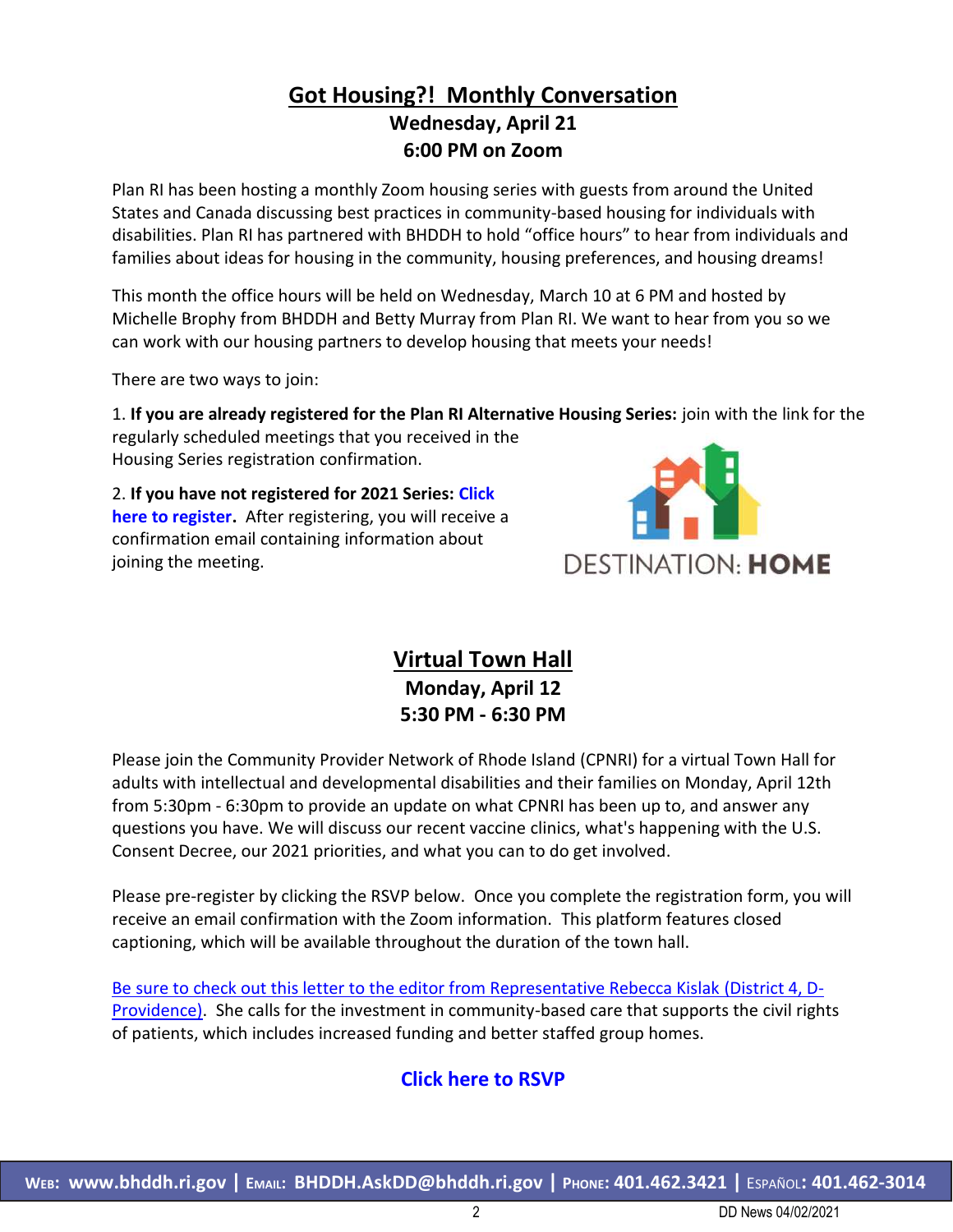## **Action for Happiness Calendar April**

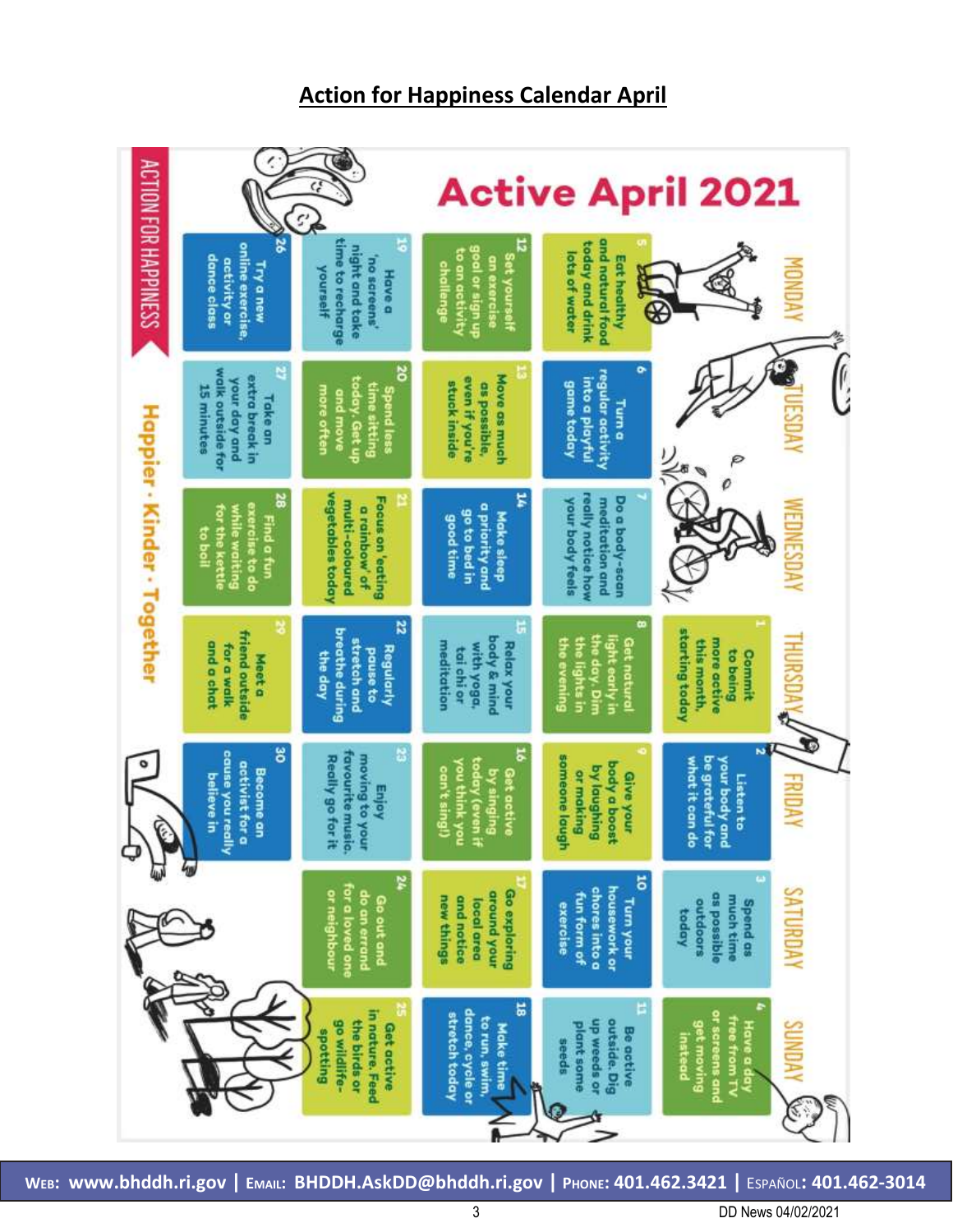## **From Informational Interviews to Paying Positions:**

**PCSEPP Participants Nick and Sean**

*By Sara Porcaro* | Mar 30, 2021



*Nick and Sean*

The workplace is a different animal than it was just a year ago. These days, so long as one has an internet connection and a laptop, work is now something countless professionals can take home with them, and since 2020, so many have in efforts to slow the spread of COVID-19. However, for some, Zoom alone can't replace the social aspect of going to work and seeing one's peers, and for others, the risk of getting the virus kept them home and out of work entirely. It was, and for many, still is, a lonely time.

It's also one that's slowly but surely coming to an end.

With vaccination rates increasing, people are getting back out into the community again--and Nick and Sean, two participants in the Person Centered Supported Employment Performance Program (PCSEPP) that receive supports from AccessPoint RI, have not only had the opportunity to tour the workplaces that make them comfortable, but to even begin new jobs with Ocean State Book Binding!

"I felt like I needed a job," says Nick, "and I'm glad to have one now. I'm happy to be working, and I like the people I work with."

PCSEPP, a program funded by the Rhode Island Department of Behavioral Health, Developmental Disabilities, and Hospitals (BHDDH), is one that combines the talents of local service providers (Perspectives, AccessPoint RI, and the J. Arthur Trudeau Memorial Center) and national partners (Skills for Rhode Island's Future, the Institute for Community Inclusion at UMASS Boston, and Able Opportunities, Inc.) to encourage individuals to not only discover their talents, but to imagine them at work in the community and build a path towards one's dream career.

"It makes my heart happy to see [Nick] happy," says Nick's mother, Cathy. "PCSEPP showed him that he's worth having a job, and he's so proud of himself."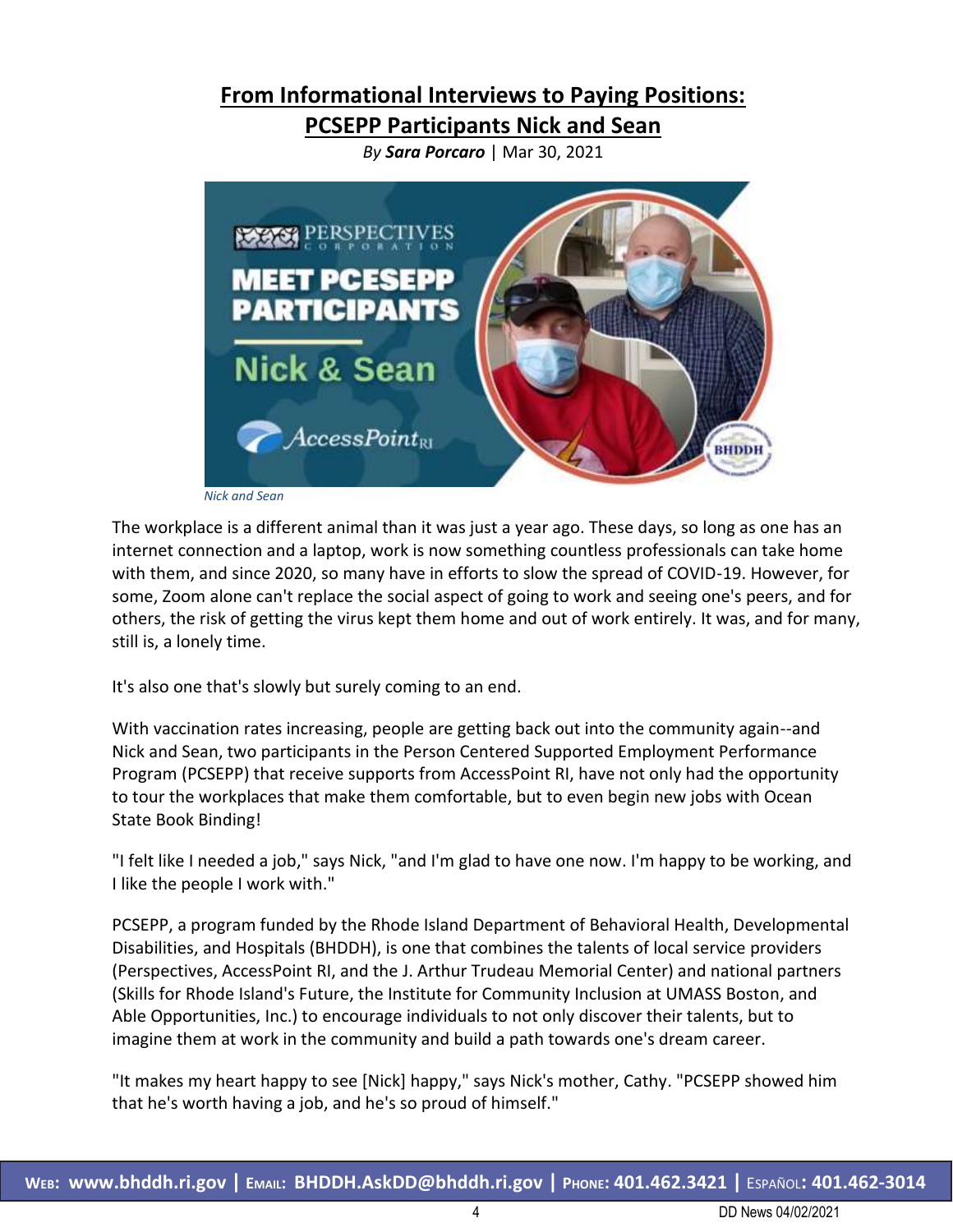Nick and Sean both worked with Career Developer Jennifer Quintana to begin their journey through the program with the discovery process, where they discussed past work experience, learned how to take photos and videos on the iPad, and tour several potential workplaces to see where they could imagine themselves using their talents. From places like the Old Theater Diner in Coventry to local Cox Communications offices, they had the opportunity to learn about a variety of jobs and environments. One of those places was the Ocean State Book Binding warehouse in Providence--and while Nick first arrived to see what a typical day on the job looks like, he was also offered a position by the owner, who was happy to show Nick around.

"It was such a surprise," says Jennifer. "We went just expecting to see what a job there might look like, but Nick loved it, and the owner had positions open. He even had another position to fill, and when Sean toured, he found he liked the work environment, too."

And there's plenty to love. With a great Patriots mural on the wall in the employee break room, a friendly dog named Tucker to keep everyone company, and coworkers that are friendly and supportive, the first few weeks on the job have been a hit. Sean works three hours a day on Mondays, Wednesdays, and Fridays, while Nick works Tuesdays and Thursdays; their work consists of unpacking and folding towels and arranging sheets for Rocket Books: digital notebooks whose reusable pages allow users to upload their notes online and wipe away the ink for endless fresh sheets. They're also learning to use Able Opportunities, Inc.'s Work Autonomy app for the iPad to further grow their independence on the job. Nick and Sean enjoy the their work, as well as talking about sports and other subjects with their coworkers, and best of all is having a paycheck to save for the future--be it for clothes, a takeout treat, or possible trips in the future. Sean especially, who used to go to Disneyland with his family when he was young, is looking forward to the possibility of saving for another trip to Florida.

"I like the work I do," says Sean, "and I like getting a paycheck each week. It feels good to know I make my own money."

It also makes it that much easier to relax at home, now with the ability to safely go out for a change of scenery at work and know they've done an excellent job. In their free time, Nick enjoys relaxing in his recliner and watching wrestling videos on his iPad, and Sean likewise enjoys virtual karate classes, as well as helping out around the house, participating in Special Olympics, and getting lunch at Subway. With the income from their jobs, they're able to enjoy more of the things they love, and not only does it bring a smile to their face, but to their friends' and families' as well as they watch Nick and Sean go to work ready to do a great job.

A year after the pandemic, the PCSEPP program is still going strong, and Nick and Sean are charging ahead on their journey. If you or someone you know is interested in joining the program and discovering the path to a career you can feel good about, reach out to Perspectives' Employment Team at [employmentservices@perspectivescorporation.com](mailto:employmentservices@perspectivescorporation.com) or call (401) 294-3990.

*Thank you to Perspectives for allowing us to share this story.*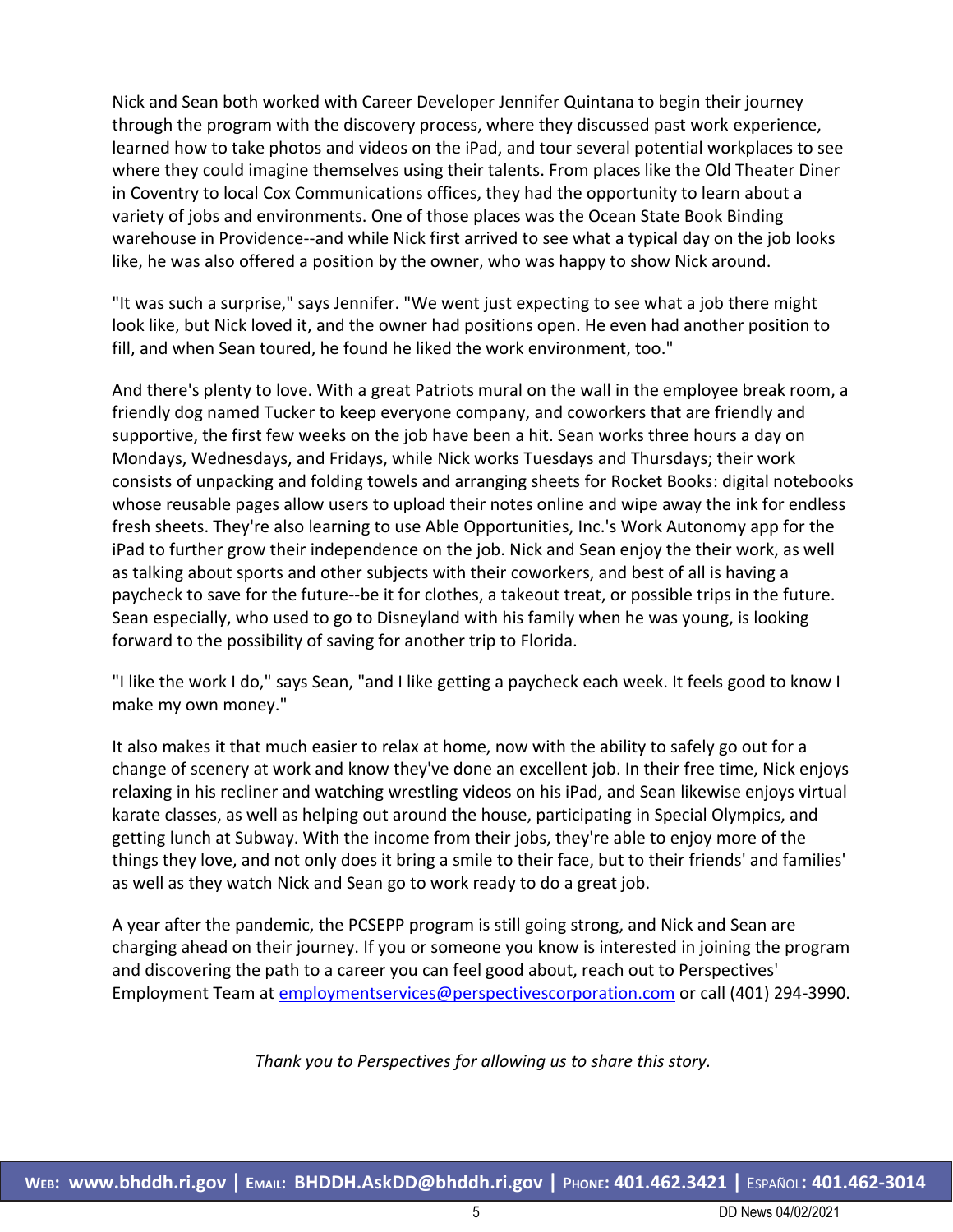## **Roger Williams Park Zoo Asian Lantern Spectacular April 15th – July 4th**



Journey through a wonderland of illuminated larger-than-life lanterns inspired by our wild world. From dazzling and interactive displays to delicious Asian-inspired cuisine, this enchanting multicultural experience is sure to delight all ages!

This extraordinary zoo-wide, walkthrough event will be held Wednesday – Sunday nights from 5:30 until 10:00 pm with tickets available for purchase online ONLY. Last admission is at 9:00 pm.

The show which is produced by Hanart Culture will feature over 50 spectacular glowing lantern displays, kids interactive lantern area, savory Asian-inspired cuisine and drinks, hand-crafted keepsakes, and more!

**[Click here](http://www.rwpzoo.org/lantern)** for safety guidelines, event details, weather policy, and FAQs.

PLEASE NOTE:

- The Asian Lantern Spectacular experience is RAIN or SHINE and all tickets are NON-REFUNDABLE and NON-TRANSFERABLE (unless there is a Zoo closure).
- Tickets are \$25 per adult. Tickets are available online-only. Visitors must choose a specific day and specific time slot, as visit capacity is limited. Once on grounds you may stay as long as you like!
- This event can be considered photosensitive. Guests who are prone to seizures or have light sensitivity should be aware.
- Music is played throughout the Zoo, so if someone in your party is sensitive to noise, consider bringing noise-cancelling headphones.
- A limited number of sensory bags are available and lended to visitors free of charge simply ask front gate admissions staff when you arrive. Each bag is filled with fidget toys, emotional cue cards, noise-cancelling headphones and other useful toys. They are distributed on a firstcome, first-served basis upon entry.

*Proceeds from the Asian Lantern Spectacular support Roger Williams Park Zoo's operating expenses, animal care, education and conservation programs.*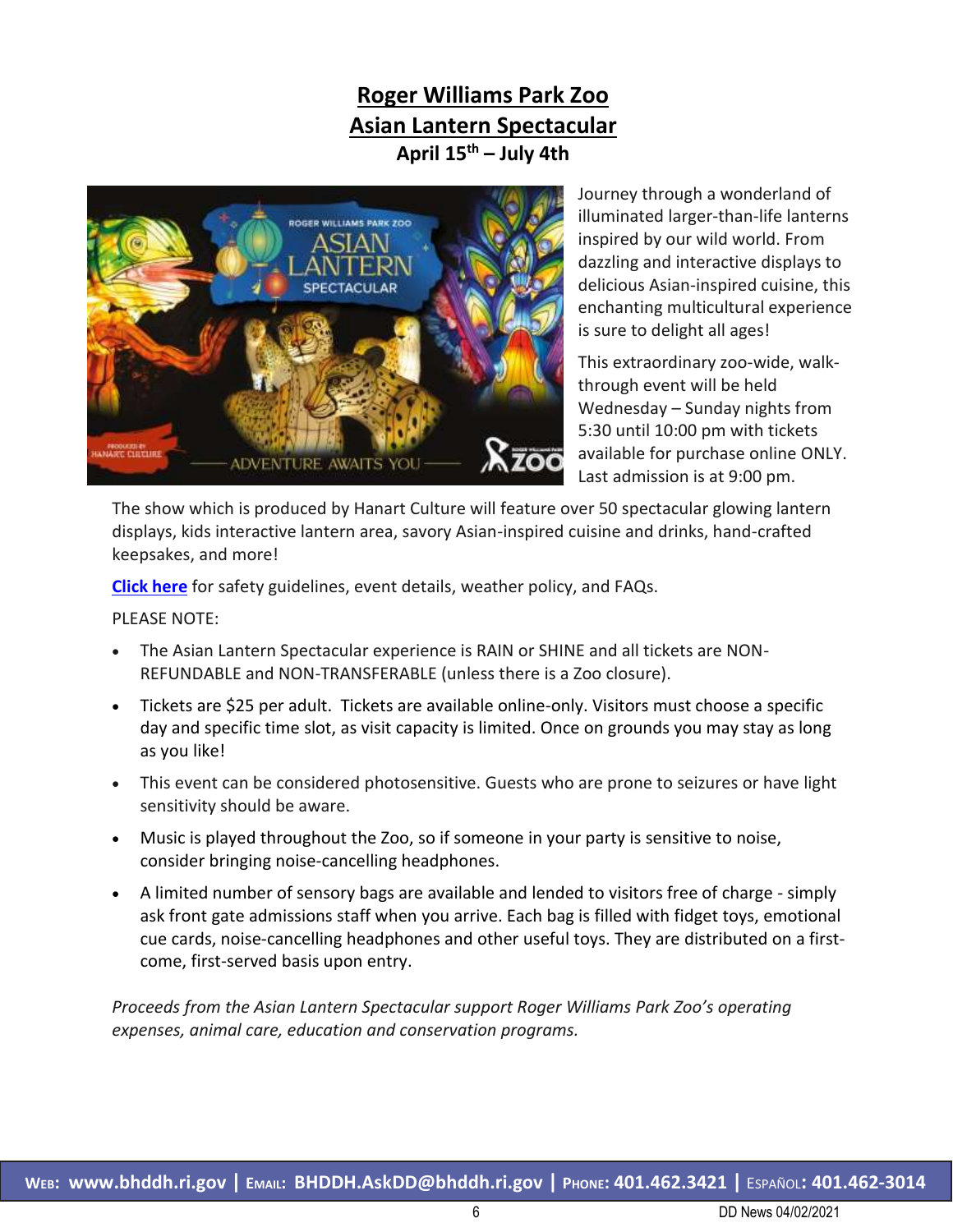## **If you are experiencing a mental health crisis, BH Link is here for you**

BH Link's mission is to ensure all Rhode Islanders experiencing mental health and substance use crises receive the appropriate services they need as quickly as possible in an environment that supports their recovery. Call 911 if there is risk of immediate danger. Visit the BH Link website at [www.bhlink.org](http://www.bhlink.org/) or for confidential support and to get connected to care:

# CALL **(401) 414-LINK (5465)** If under 18 CALL: **(855) KID(543)-LINK(5465)**

Visit the 24-HOUR/7-DAY TRIAGE CENTER at 975 Waterman Avenue, East Providence, RI

## **Stay Informed with Information on COVID-19**

### **Rhode Island Department of Health COVID-19 Resources**

| Hotline | (401) 222-8022 or 211 after hours;   |
|---------|--------------------------------------|
| Email   | RIDOH.COVID19Questions@health.ri.gov |
| Website | https://health.ri.gov/covid/         |

### **Center for Disease Control COVID-19 Information**

| Website | cdc.gov/coronavirus                                                 |
|---------|---------------------------------------------------------------------|
| Videos  | https://www.cdc.gov/coronavirus/2019-ncov/communication/videos.html |
|         | Includes a link to ASL videos                                       |

### **BHDDH Information on COVID-19's Impact on DD Services and the DD Community**

Website [bhddh.ri.gov/COVID](http://www.bhddh.ri.gov/COVID) 

### **RI Parent Information Network (RIPIN)**

| Website     | https://ripin.org/covid-19-resources/        |
|-------------|----------------------------------------------|
| Call Center | (401) 270-0101 or email callcenter@ripin.org |

### **Advocates in Action – for videos and easy to read materials**

Website <https://www.advocatesinaction.org/> *Website offers BrowseAloud, which will read the website to you*

## **Sign Up for Our Email List**

If you aren't receiving email updates and newsletters from BHDDH, you can sign up on our

website. From the main BHDDH page at [bhddh.ri.gov,](http://www.bhddh.ri.gov/)

select **What's New**, then go to bottom and click on **DD Community Newsletter**. The link to sign up for the BHDDH

**DD Community Newsletter** SIGN UP FOR THE BHDDH NEWSLETTER

Newsletter is directly below the title, as shown in the picture at right.

## **Contacting DD Staff**

DDD has put extended hour phone coverage in place with a central business hour phone number and an on-call number for nights and weekends.

If you have a vital need, please call the numbers on the next page. If you have any general questions or concerns, please email them if you can, in order to try to leave the phone lines free for those who need to call. We will do our best to address your questions directly or through future newsletters.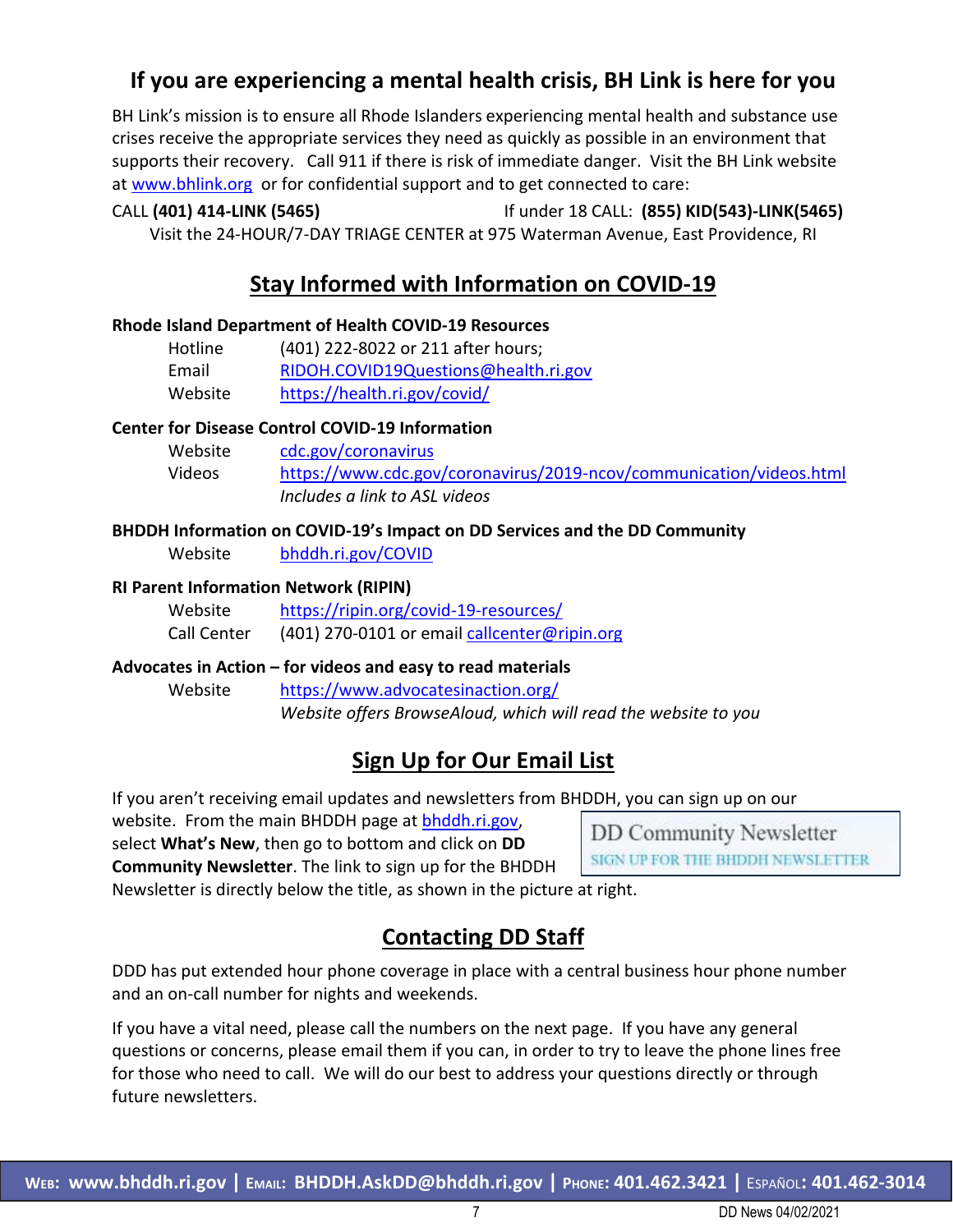

During business hours (Monday-Friday 8:30-4:00), for questions or support **(401) 462-3421** Para español, llame **(401) 462-3014**

For emerging or imminent care related questions, Mon - Fri 4pm-10pm and weekends 8:30am-10pm **(401) 265-7461**

Send general questions to the AskDD email address. Please do not email critical issues. [BHDDH.AskDD@bhddh.ri.gov](mailto:BHDDH.AskDD@bhddh.ri.gov)



**WEB: [www.bhddh.ri.gov](http://www.bhddh.ri.gov/) | EMAIL: [BHDDH.AskDD@bhddh.ri.gov](mailto:BHDDH.AskDD@bhddh.ri.gov) | PHONE: 401.462.3421 |** ESPAÑOL**: 401.462-3014**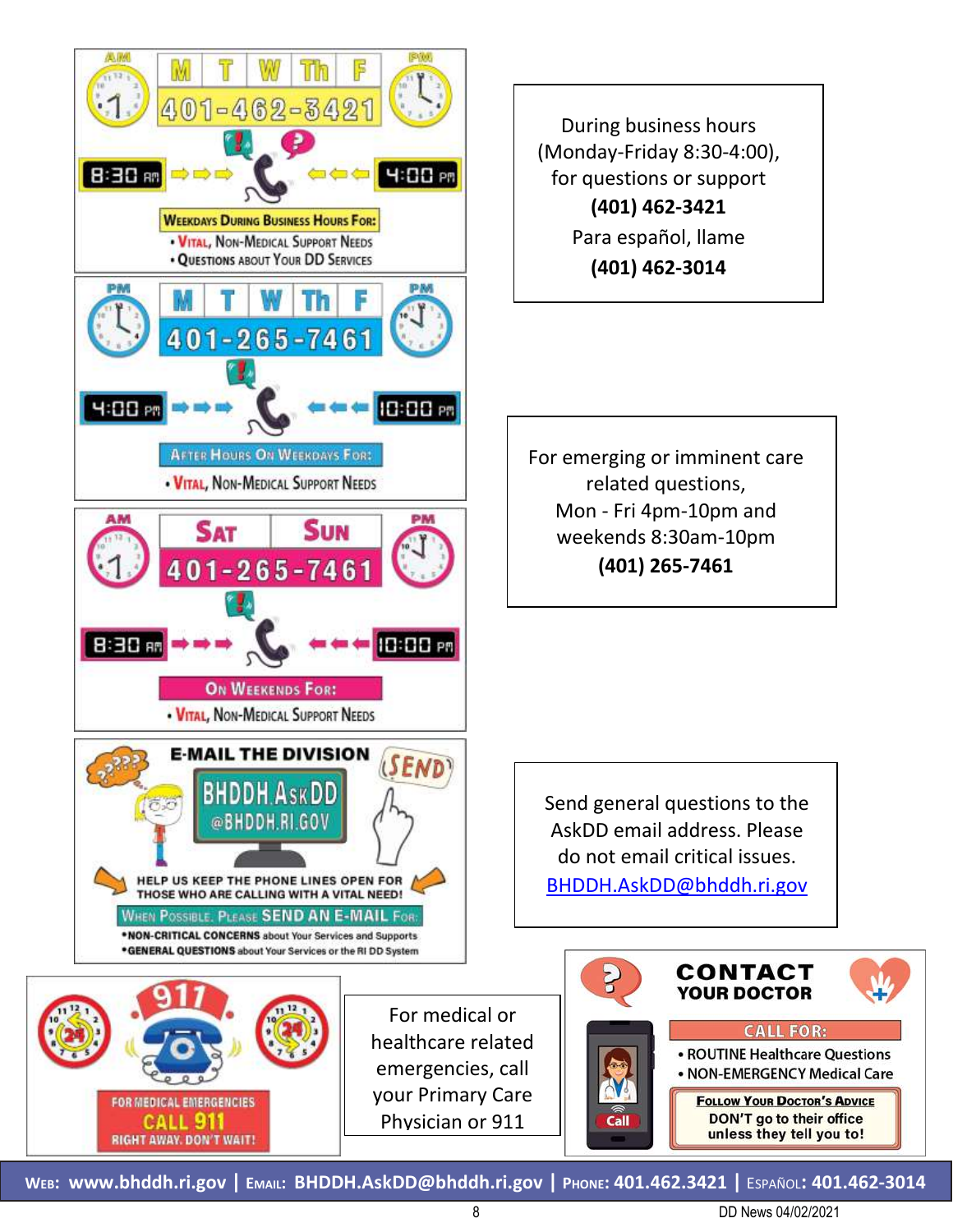# **SELF-DIRECTED SUPPORTS NETWORK**

A NETWORK OF INDIVIDUALS AND FAMILY MEMBERS USING SELF-DIRECTED SUPPORTS IN RHODE ISLAND

## ONLINE MEETING **TUESDAY, APRIL 20, 2021 7:00 – 8:30 PM**  Guest presenter: **Perspectives' Corporation Team** Learn about Perspectives' resources offerings for self-directed users

This meeting will take place online using Zoom. When you RSVP, you will receive an email with the directions and a password to join the meeting. You can connect by computer, mobile device or listen using your telephone. You may be prompted to download an app depending on the device you plan to use.

The Self-Directed Supports Network is a resource for individuals and families using selfdirected supports through the Division of Developmental Disabilities. Meetings provide an opportunity to share experiences and learn from others.

## **AGENDA**

7:00 – 7:45 – Perspectives' Resources for Self-Directed Users 7:45 – 8:30 – Open discussion on topics related to self-directed supports

## **RSVP LINK:** <https://bit.ly/2YUamqz>

Please RSVP using the link above. Click the link or cut and paste into your browser. If you need a reasonable accommodation (e.g., ASL Interpreter, large print) or information in a language other than English, please make your needs known when you RSVP.



For questions, call or email Claire Rosenbaum, Sherlock Center on Disabilities: Email: [crosenbaum@ric.edu](mailto:crosenbaum@ric.edu) Voice: 401-456-4732 TTY: 711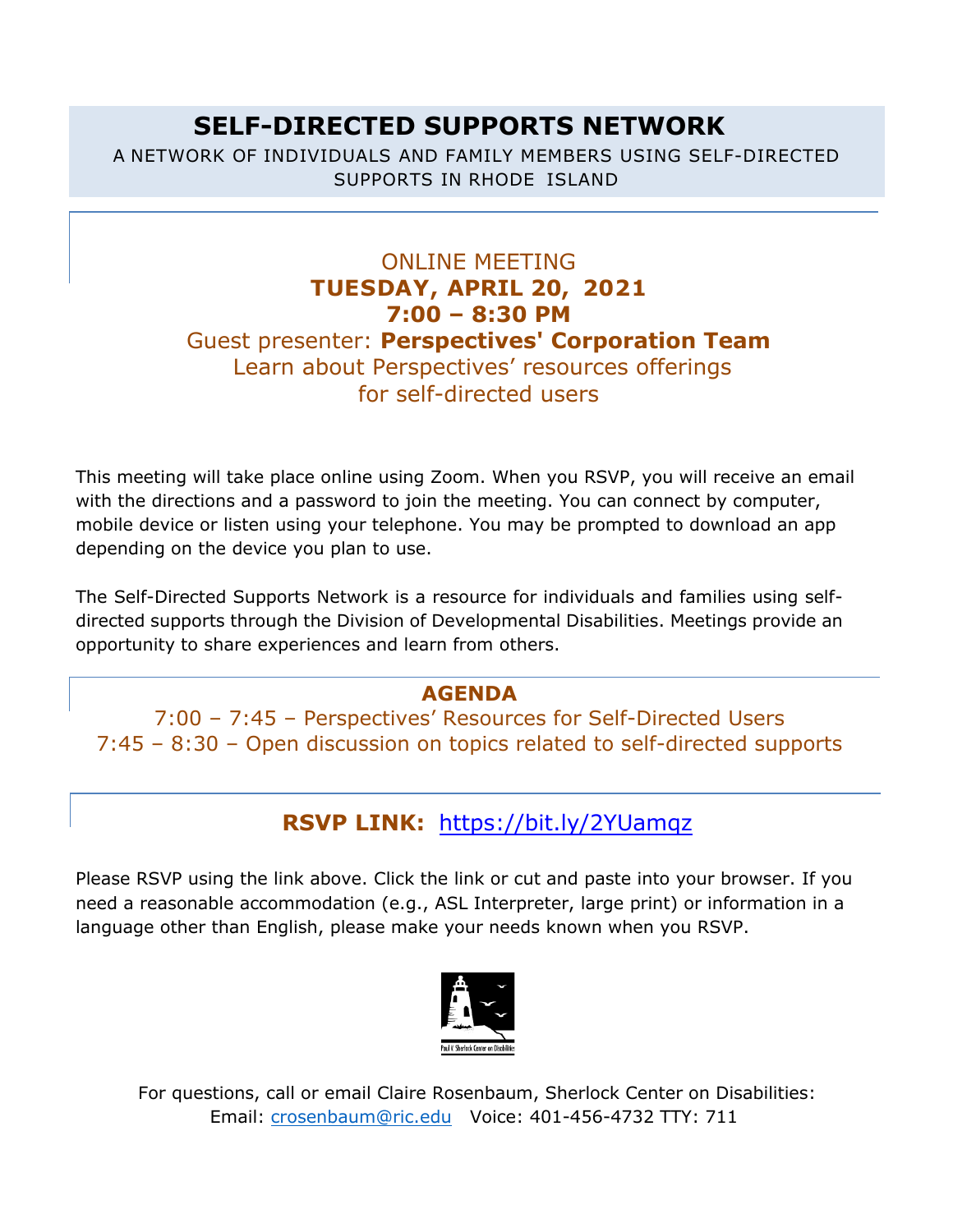

### **Congregate Care Visitation Guidance Updated March 2021**

The information contained in this COVID-19 Guidance supersedes previously issued guidance regarding visitation in congregate care sites in Rhode Island.

### **Background**

The I/DD system has been severely impacted by COVID-19, with outbreaks causing high rates of infection, morbidity, and mortality. The vulnerable nature of the I/DD population combined with the inherent risks of congregate living have required aggressive efforts to limit COVID-19 exposure and to prevent the spread of COVID-19.

In August 2020, BHDDH issued guidance specific to licensed congregate care sites and requested that sites develop a site-specific visitation plan in order to safely ease visitor restrictions. This visitor guidance balanced the importance of visitation with the need to protect residents, patients, staff, providers, and visitors. These plans addressed scheduling of visits, screening for COVID-19 symptoms, practicing social distancing, hand hygiene, wearing a cloth face covering or facemask (both residents and visitors) for the duration of their visit, physical location of the visit, cleaning and disinfecting, communication, and when to pause visitation.

The guidance was updated in November 2020 when COVID-19 cases and hospitalizations began increasing, prompting the strong recommendation that all BHDDH licensed congregate care sites institute a "NO VISITATION" policy, restricting visitation of all visitors and non-essential health care personnel, except for certain compassionate care situations, such as an end-of-life situation.

While the COVID-19 vaccine has been shown effective in preventing or lessening symptomatic COVID-19 infection, at this time, not all residents and staff are fully vaccinated, making it possible for them to still become infected by visitors. In addition, the CDC and public health experts are evaluating if individuals can spread COVID-19, including new variants, even if they are vaccinated. Therefore, the CDC still recommends maintaining the practices that reduce the spread of COVID-19, such as wearing a mask, washing your hands, and maintaining 6 feet of physical distance from others.

We recognize that physical separation from family and other loved ones has taken a physical and emotional toll on residents and their loved ones. Residents may feel socially isolated, leading to increased risk for depression, anxiety, and other expressions of distress. Residents may find visitor restrictions and other ongoing changes related to COVID-19 confusing or upsetting. Residents derive value from the physical, emotional, and spiritual support they receive through visitation from family and friends.

In light of this, the guidance regarding visitation to congregate care sites during the COVID-19 public health emergency is being revised. The information contained in this guidance supersedes and replaces previously issued guidance and recommendations regarding visitation. The guidance still emphasizes the importance of maintaining infection prevention practices given the continued risk of COVID-19 transmission.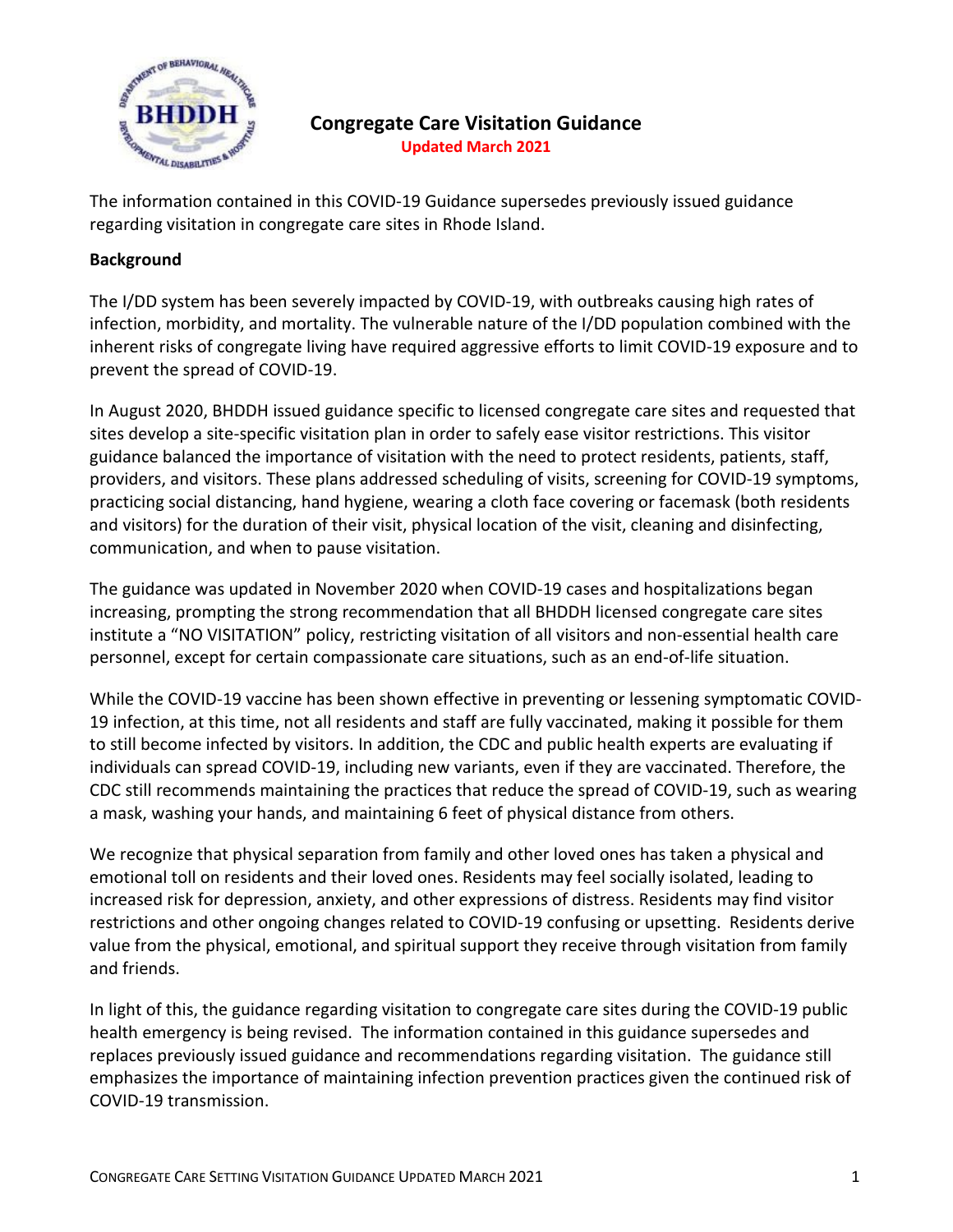### **Continued adherence to all safety measures and cooperation with surveillance testing whenever possible remains critically important.**

### **Guidance**

Each congregate care site will be actively engaged in implementing a plan that permits in-person visitation in such a manner that resident health and safety is protected to the maximum extent possible. Visitation can be conducted through different means based on a site's structure and residents' needs.

This guidance is consistent with the Centers for Disease Control and Prevention (CDC) guidance. Additionally, visitation should be person-centered, consider each resident's physical, mental, and psychosocial well-being, and support their quality of life. Congregate care sites should enable visits to be conducted with an adequate degree of privacy. Visitors who are unable to adhere to the core principles of COVID-19 infection prevention should not be permitted to visit or should be asked to leave. By following a person-centered approach and adhering to these core principles, visitation can occur safely based on the below guidance.

In the guidance below, the term **"fully vaccinated"** refers to a person who is ≥2 weeks following receipt of the second dose in a 2-dose series, or ≥2 weeks following receipt of one dose of a singledose vaccine, per the CDC's Public Health Recommendations for Vaccinated Persons.

- Sites that have not had any positive COVID-19 cases in the last 14 days **may not restrict visitations** "without a reasonable clinical or safety cause" consistent with CMS regulations. COVID screening, resident and staff testing, hand hygiene, physical distancing and environmental cleaning should remain in effect, and visitation should be allowed if there are no new cases within the previous two weeks. "Failure to facilitate visitation, without adequate reason related to clinical necessity or resident safety, would constitute a potential violation…"
- Sites should allow visitation for all residents (regardless of vaccination status), except for a few circumstances when visitation should be **limited due to a high risk of COVID-19 transmission** (note: compassionate care visits should be permitted). Providers should consider limiting indoor visitation if:
	- o The town positivity rate is >10% and <70% of residents and staff in the site are fully vaccinated;
	- o Resident(s), whether vaccinated or unvaccinated, have confirmed COVID-19 infection, until they have met the criteria to discontinue Transmission-Based Precautions; or
	- o There are Residents in quarantine, whether vaccinated or unvaccinated, until they have met criteria for release from quarantine.
- If a site identifies one new onset case (resident or staff), the site should ensure that the case is isolated and case contacts are quarantined in accordance with existing guidance and protocols.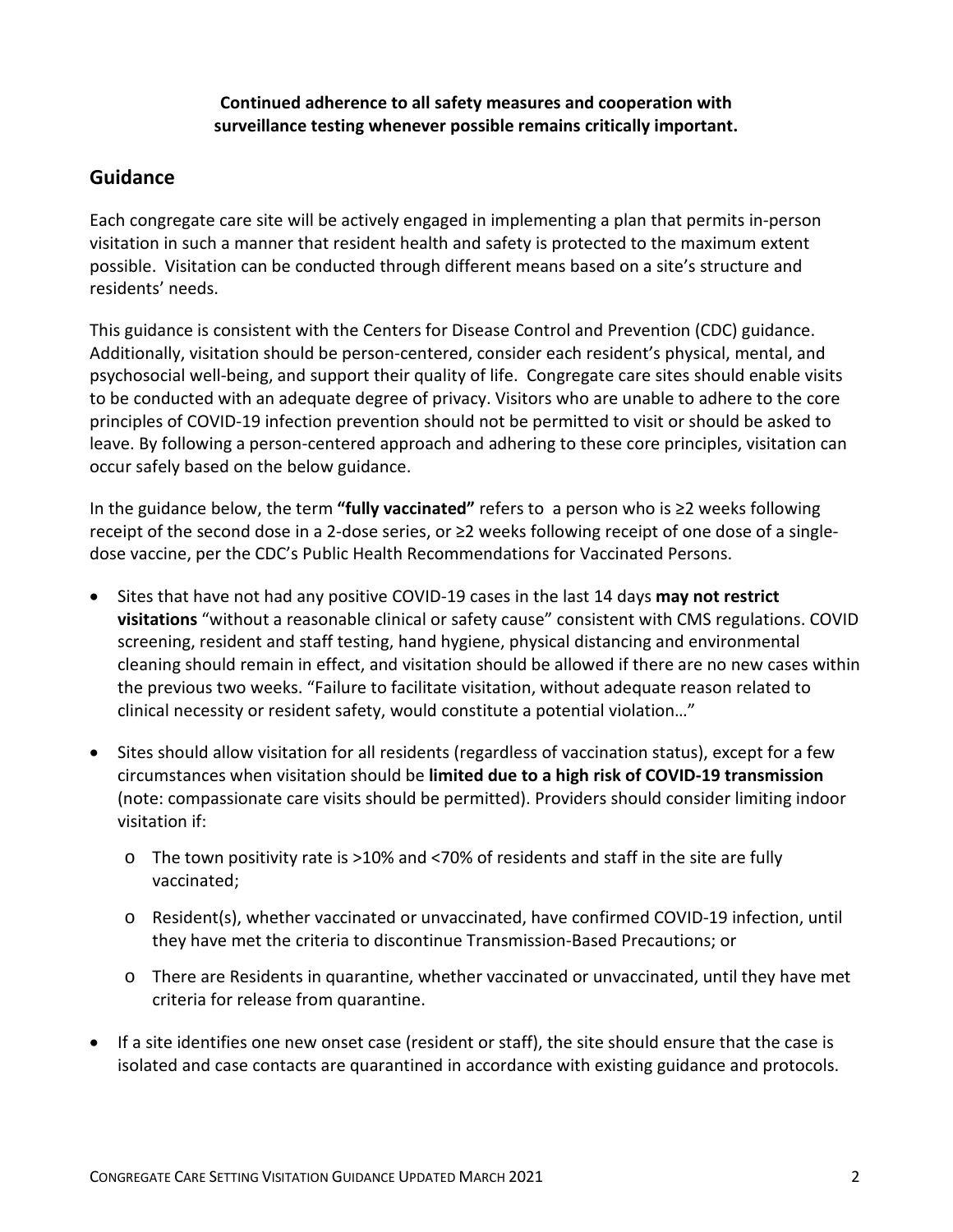### **General In-Person Requirements**

All of the following are required for in-person visitation:

- **Screening** of all who enter the site for signs and symptoms of COVID-19 (e.g., temperature checks, questions about and observations of signs or symptoms), and denial of entry of those with signs or symptoms or those who have had close contact with someone with COVID-19 infection in the prior 14 days (regardless of the visitor's vaccination status).
- **Face covering** or mask (covering mouth, nose, and chin)
	- o Wear a mask that fits snugly but comfortably over your nose, mouth, and chin without any gaps.
		- **Great protection:** N-95, KN-95, or KF-94 mask
		- **Good protection:** Medical procedure (paper) mask that fits
		- **OK protection:** Cloth mask made of a tightly woven, breathable fabric that's at least two layers thick and fits
- **Physical distancing** at least six feet between persons
- Residents and visitors should not travel through any space designated as COVID-19 care space
- **Cleaning and disinfecting** high frequency touched surfaces (e.g. tables) in the site often, and designated visitation areas after each visit
- Meet all Rhode Island Department of Health [quarantine requirements](https://covid.ri.gov/covid-19-prevention/quarantine-and-isolation)
- Staff use of Personal Protective Equipment (**PPE**), as indicated

Additionally, all of the following are recommended for in-person visitation:

- **Frequent hand hygiene** (use of alcohol-based hand rub is preferred)
- **Two visitors** maximum per resident
- Visits scheduled **in advance**
- **Brief physical contact:** The CDC continues to recommend sites, residents, and families adhere to the core principles of COVID-19 infection, including physical distancing (maintaining at least 6 feet between people). This continues to be the safest way to prevent the spread of COVID-19, particularly if either party has not been fully vaccinated. However, separation and isolation have taken a toll, and there is no substitute for physical contact, such as the warm embrace between a resident and their loved one. If the resident is fully vaccinated, they can choose to have close contact (including touch such as hand holding or a hug) with their visitor while wearing a wellfitting face mask and performing hand-hygiene before and after. Regardless, visitors should physically distance from other residents and staff in the site.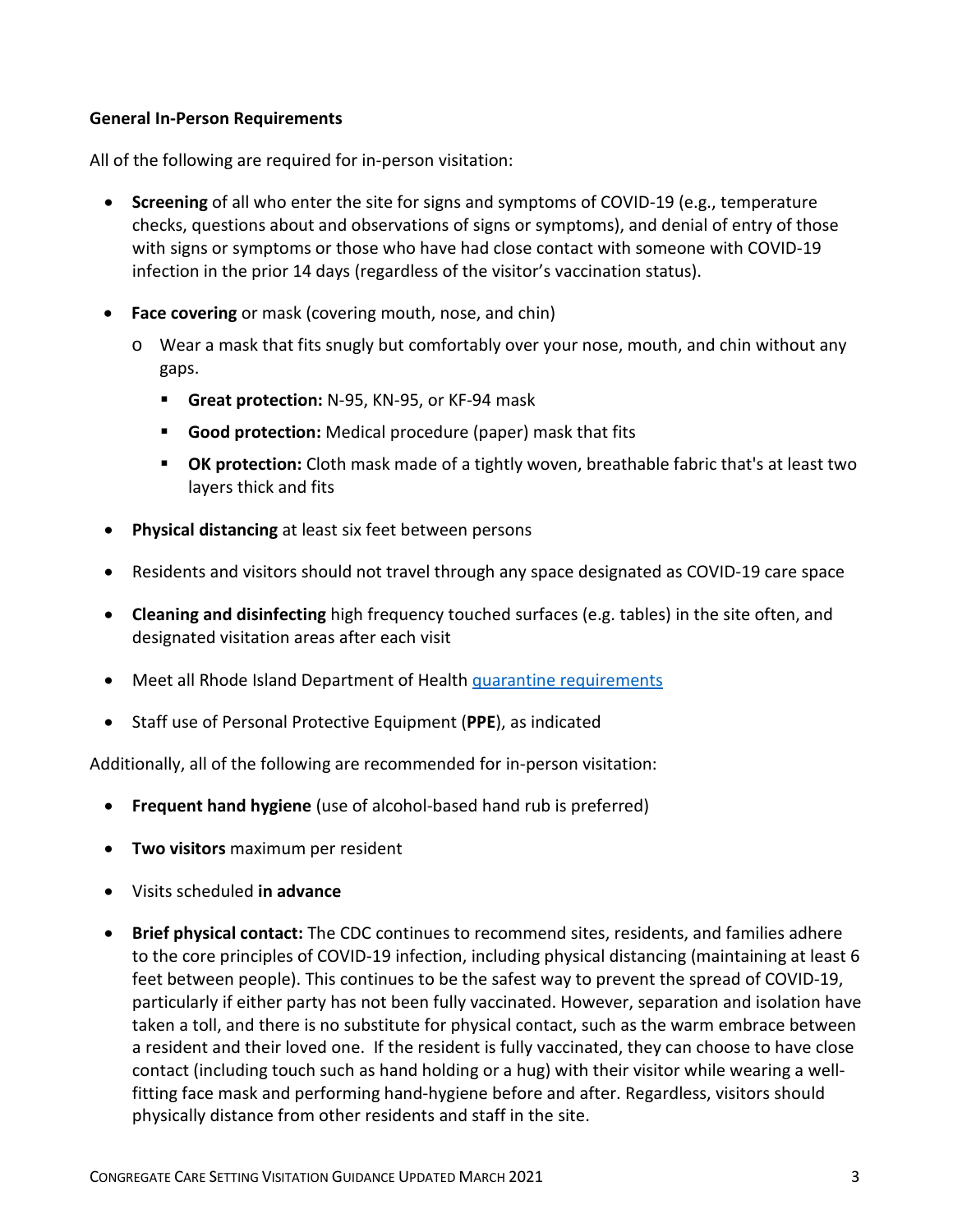### **Indoor Visits**

- Sites should consider how the number of visitors per resident at one time and the total number of visitors in the site at one time (based on the size of the site) may affect the ability to maintain the core principles of infection prevention. If necessary, sites should consider scheduling visits for a specified length of time to help ensure all residents are able to receive visitors.
- During indoor visitation, sites should limit visitor movement in the site.
- If a common room is used simultaneously by more than one resident for visitation, there should be enough space to support physical distancing and decrease the interactions between those who are present.
- Provide proper visitor education on COVID-19 signs and symptoms, infection control precautions, other applicable site practices (e.g., use of face covering or mask, specified entries, exits and routes to designated areas, hand hygiene)

### **Outdoor Visits**

- While taking a person-centered approach and adhering to the core principles of COVID-19 infection prevention, outdoor visitation is preferred even when the resident and visitor are fully vaccinated\* against COVID-19.
- Outdoor visits generally pose a lower risk of transmission due to increased space and airflow. Therefore, visits should be held outdoors whenever practicable. However, weather considerations (e.g., inclement weather, excessively hot or cold temperatures, poor air quality) or an individual resident's health status (e.g., medical condition(s), COVID-19 status) may hinder outdoor visits.
- When conducting outdoor visitation, all appropriate infection control and prevention practices should be adhered to.
- For outdoor visits, sites should create accessible and safe outdoor spaces for visits.

#### **End-of-Life and Compassionate Care Visits**

- Compassionate care visits should always be permitted. Compassionate care visits do not exclusively refer to end-of-life situations. Other types of compassionate care situations include, but are not limited to:
	- o A resident, previously living with family and recently being admitted to a congregate care setting, is struggling with the change in environment and lack of physical family support.
	- o A resident, who used to talk and interact with others, is experiencing emotional distress and is seldom speaking.